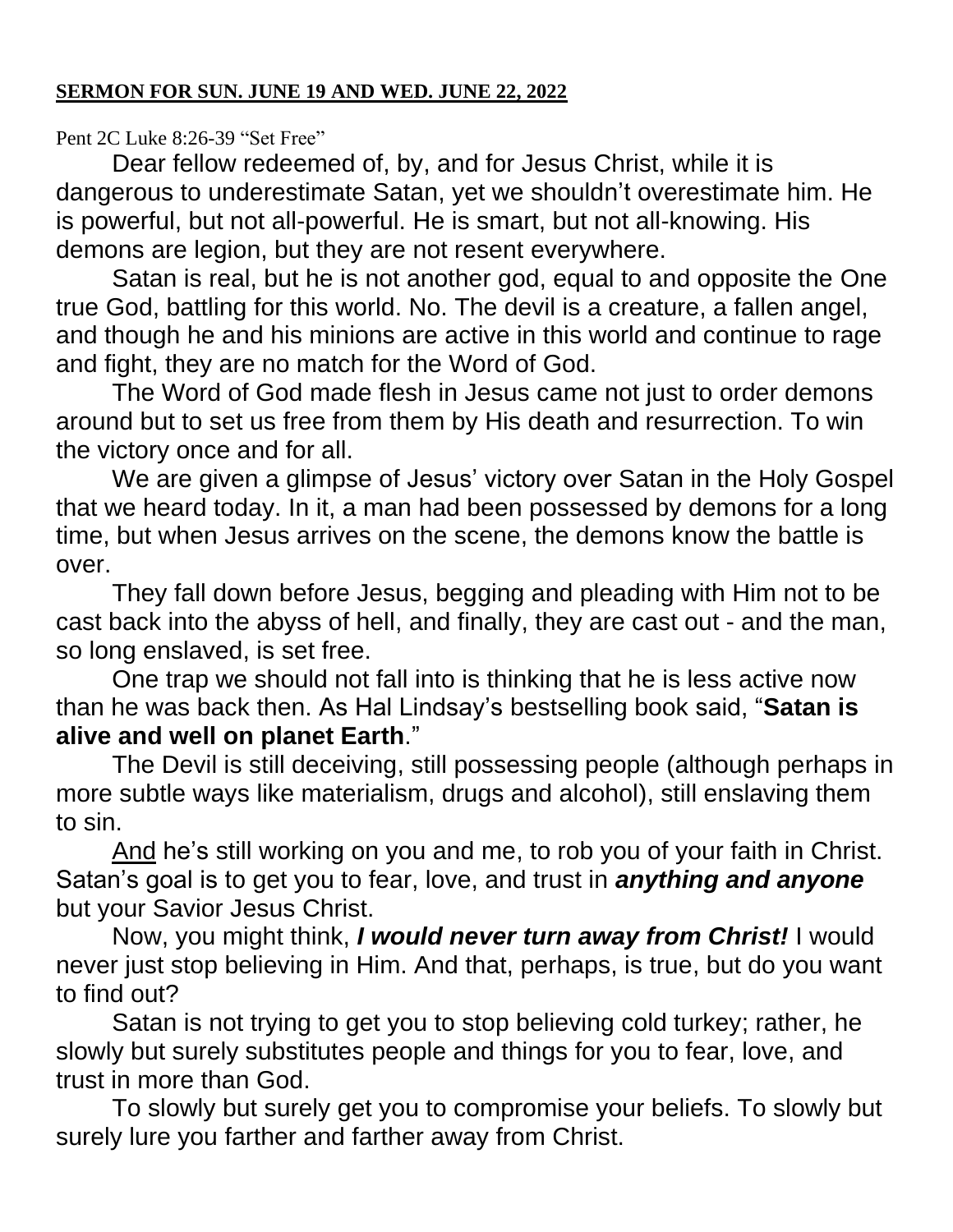And so maybe pleasing your spouse becomes more important than pleasing God. Or perhaps the approval of your friends and neighbors becomes more important than standing up for the truth.

And how often has fear driven you to do what you know is wrong? Fear of losing a friend, fear that your sordid past will be found out, fear that your plans for the future won't work out, fear that you won't have what you need. Fear is a powerful motivator.

And so, instead of living in the freedom of Christ and His forgiveness, we still live in the graveyards of past sins.

We are bound by the shackles of regret and shame, live among the tombs of anger and despair, enslaved by fear.

While we may look good and respectable on the outside, on the inside we all carry in our body the sin that leads to death.

And not just us, but all people are born in sin. Your family, your friends, your neighbors. How has Satan been working in their lives? What fears and shackles enslave them? Satan never takes a holiday. Under good-looking skin may lie a legion of demons.

Yet even a legion of demons is not enough for Satan to keep a person enslaved when Jesus comes to them. Jesus comes, as St. Paul told us today**, to set us free from our slavery to sin and make us sons of God.** 

Jesus came to set us free from the shackles of our somewhat sordid pasts, our shame, our fears, our regrets, from the sins that seek to rule over us, from our unbelief and doubt.

Jesus set us free from all that by forgiving our sins and by making us children of God - not merely by adoption, but by *rebirth***.** By being born again as a child of God in Christ Jesus.

That whatever you were - *Jew or Greek, slave or free, male or female* - you now have a new identity: child of God.

Jesus came in accordance with God's will, *in the fullness of time*, at just the right time, to set us free.

Not by merely speaking a word to make our demons flee, but to break their grip on us once and for all.

Jesus came not in glory, but humility; being born of a virgin in a humble manger. He did not look strong, but weak. He came to be our substitute, taking our place as a slave - under your sin, under the Law, and endured a cursed death on a cross – all so that by His death and resurrection He'd set free all who are captive to sin and death.

*And we have been!* By His death and resurrection, Jesus has atoned for all your sin, stripped Satan of his power and any claim he had on you,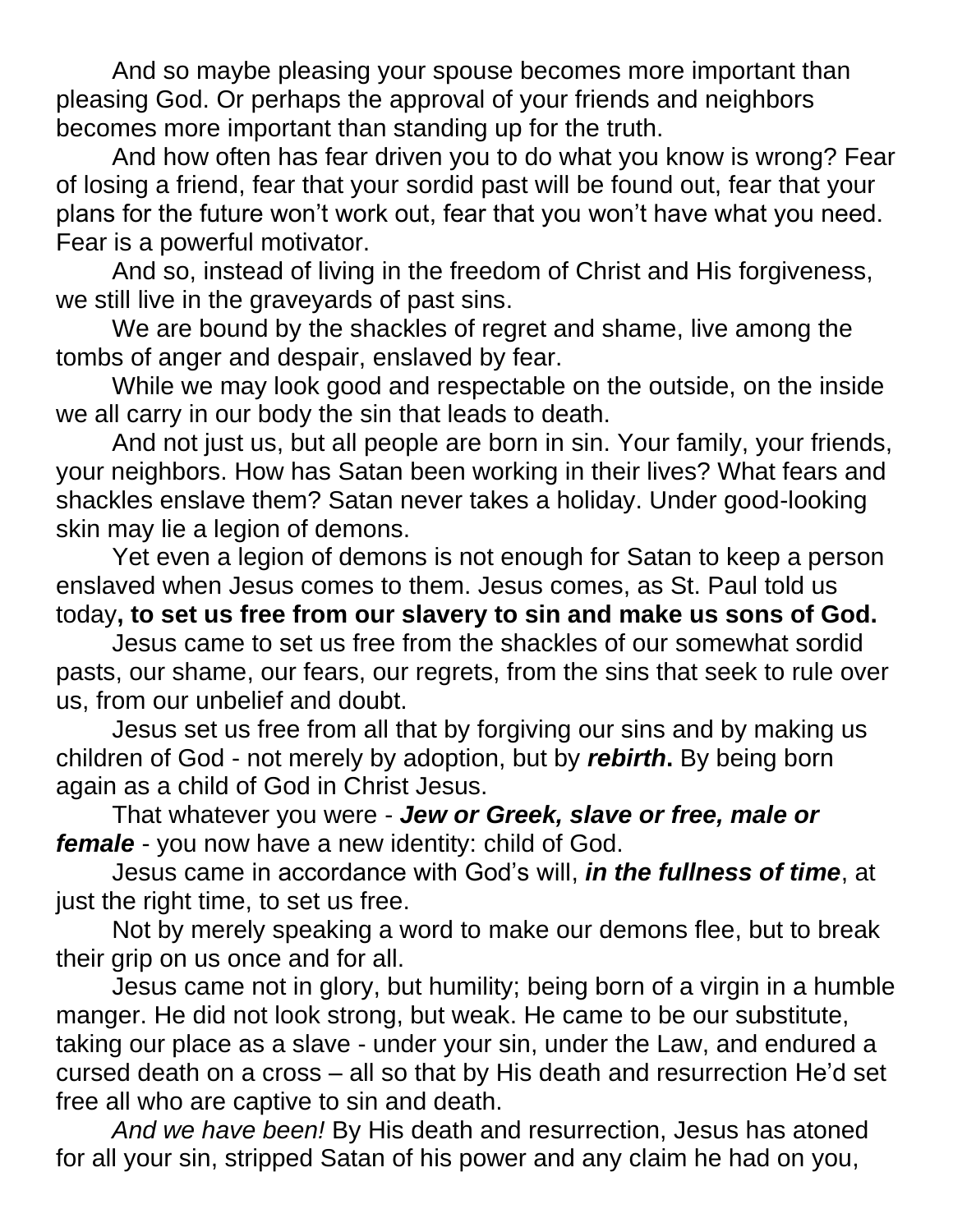and broken the grip of the grave. And if your sin is atoned for, you are forgiven.

Furthermore, if Satan has been defeated, and the grave can no longer hold you - then you are free. You are no longer enslaved and shackled but set free to live.

And so what happened among the tombs that day, in the country of the Gerasenes, gives us a glimpse of what Jesus accomplished for you in His death and resurrection and that is what happens in Baptism.

For with the Word and promise of Christ Jesus, this water is no mere water, but the water when connected to God's word it becomes the tomb for your sins and death and demons

– where they are forced to flee and are drowned, and you are raised to a new life in Christ, reborn as a child of God.

Which doesn't mean that Satan will give up on you. In fact, he will redouble his efforts to avenge being robbed of his prey. Of that, you can be sure.

So do not underestimate him, but do not overestimate him either, dear Christian! For though he continues to fight, he cannot win because Jesus continues to fight for us here.

If we try to fight Satan on our own, with our own strength, wisdom, willpower, or anything in us, we will surely lose.

So no, not us, but Jesus. Always Jesus. Only Jesus.

His presence in His Word, and in His Body and Blood continues to throw down Satan and make him flee.

If we neglect these means of grace, we become weak and become more susceptible to Satan's wiles. And the Devil doesn't need much room to slither in and make his home in you.

But as you remember your baptism, confessing your sins and in the Spirit's power repent of your unbelief, then you are strengthened by your Savior's Body and Blood here for you then you are strong and victorious. **PAUSE**

Now, not surprisingly, the man formerly demon possessed wanted to stay with Jesus and go with Him.

And many of us today would rather be with Jesus. We're old and tired and wonder why we're still here on earth when we can't do the things we used to do for our neighbors and ourselves.

Even St. Paul wished to depart and be with Jesus.